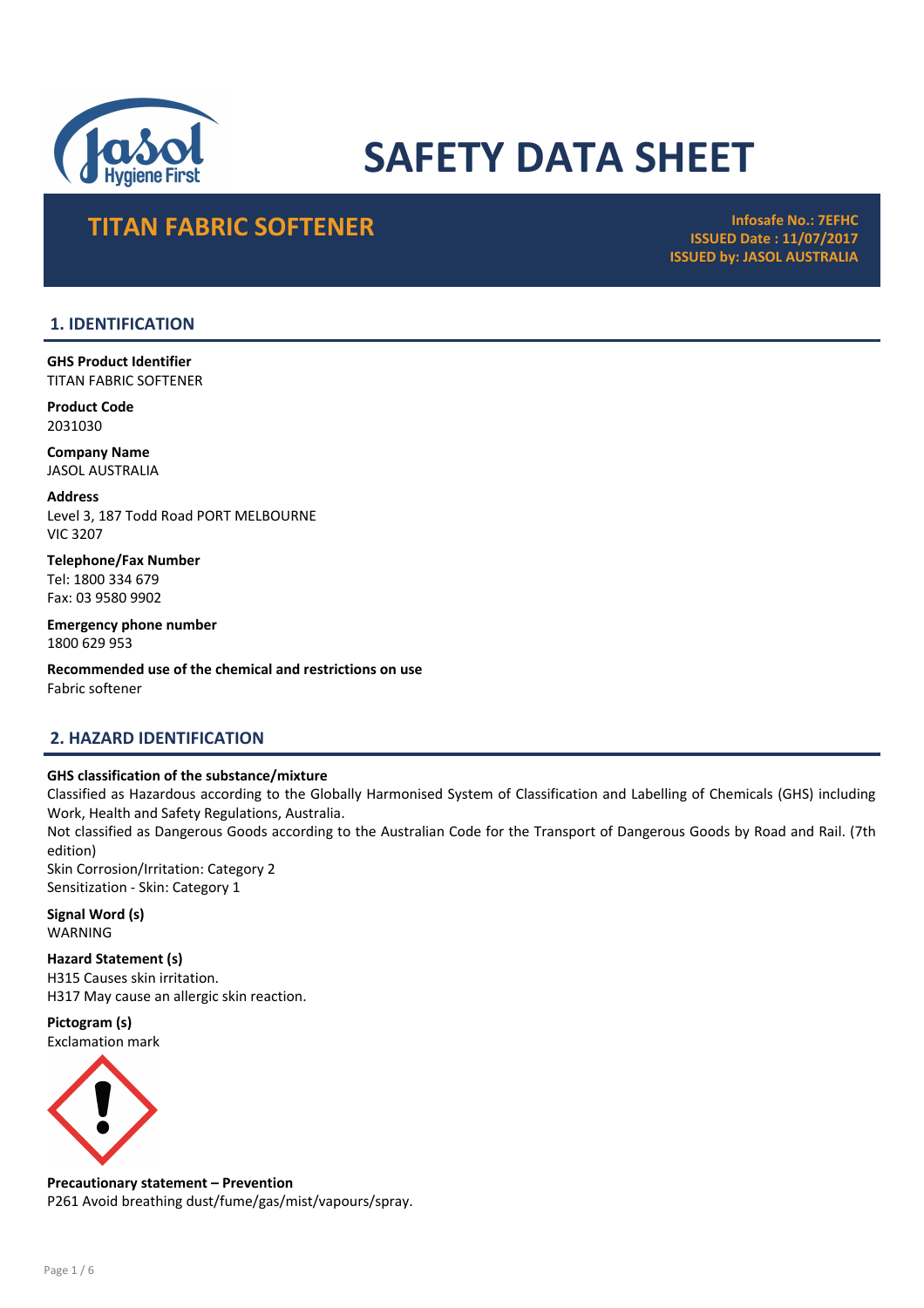P264 Wash contaminated skin thoroughly after handling. P272 Contaminated work clothing should not be allowed out of the workplace. P280 Wear protective gloves/protective clothing/eye protection/face protection.

### Precautionary statement – Response

P302+P352 IF ON SKIN: Wash with plenty of soap and water.

P321 Specific treatment (see information on this label).

P333+P313 If skin irritation or rash occurs: Get medical advice/attention.

P362+P364 Take off contaminated clothing and wash it before reuse.

### Precautionary statement – Disposal

P501 Dispose of contents/container to an approved waste disposal facility.

### 3. COMPOSITION/INFORMATION ON INGREDIENTS

### Ingredients

| <b>Name</b>                                      | <b>CAS</b> | <b>Proportion</b> |
|--------------------------------------------------|------------|-------------------|
| (2) Propan-2-ol (Isopropyl alcohol, isopropanol) | $67-63-0$  | $1 - 5%$          |
| SILOXANES AND SILICONES                          | 67923-07-3 | $< 5 \%$          |
| Fragrance                                        | Mixture    | < 0.5 %           |
| Ingredients determined not to be hazardous       |            | Balance           |

### 4. FIRST-AID MEASURES

#### Inhalation

If inhaled, remove affected person from contaminated area and keep at rest in a position comfortable for breathing. Keep at rest until recovered. If symptoms develop and / or persist seek medical attention.

### Ingestion

Rinse mouth with water. Do NOT induce vomiting. Give a glass of water to be taken slowly. Seek medical advice.

#### Skin

If skin contact occurs, remove contaminated clothing and wash skin thoroughly with water and non-abrasive soap. Wash contaminated clothing before re-use or discard. Get medical advice if symptoms persist.

### Eye contact

If in eyes, hold eyelids apart and flood with water for at least 15 minutes. Get medical advice if symptoms develop and/or persist.

### First Aid Facilities

Eye wash station and normal washroom facilities.

### Advice to Doctor

Treat symptomatically.

### 5. FIRE-FIGHTING MEASURES

#### Suitable Extinguishing Media

Use extinguishing media appropriate to surrounding fire. Use water spray to cool containers and surrounds.

#### Specific Hazards Arising From The Chemical

Not a fire hazard. Not an explosion hazard. Following evaporation of aqueous component under fire conditions, the non-aqueous components may decompose and/or burn.

### Precautions in connection with Fire

Not a fire hazard.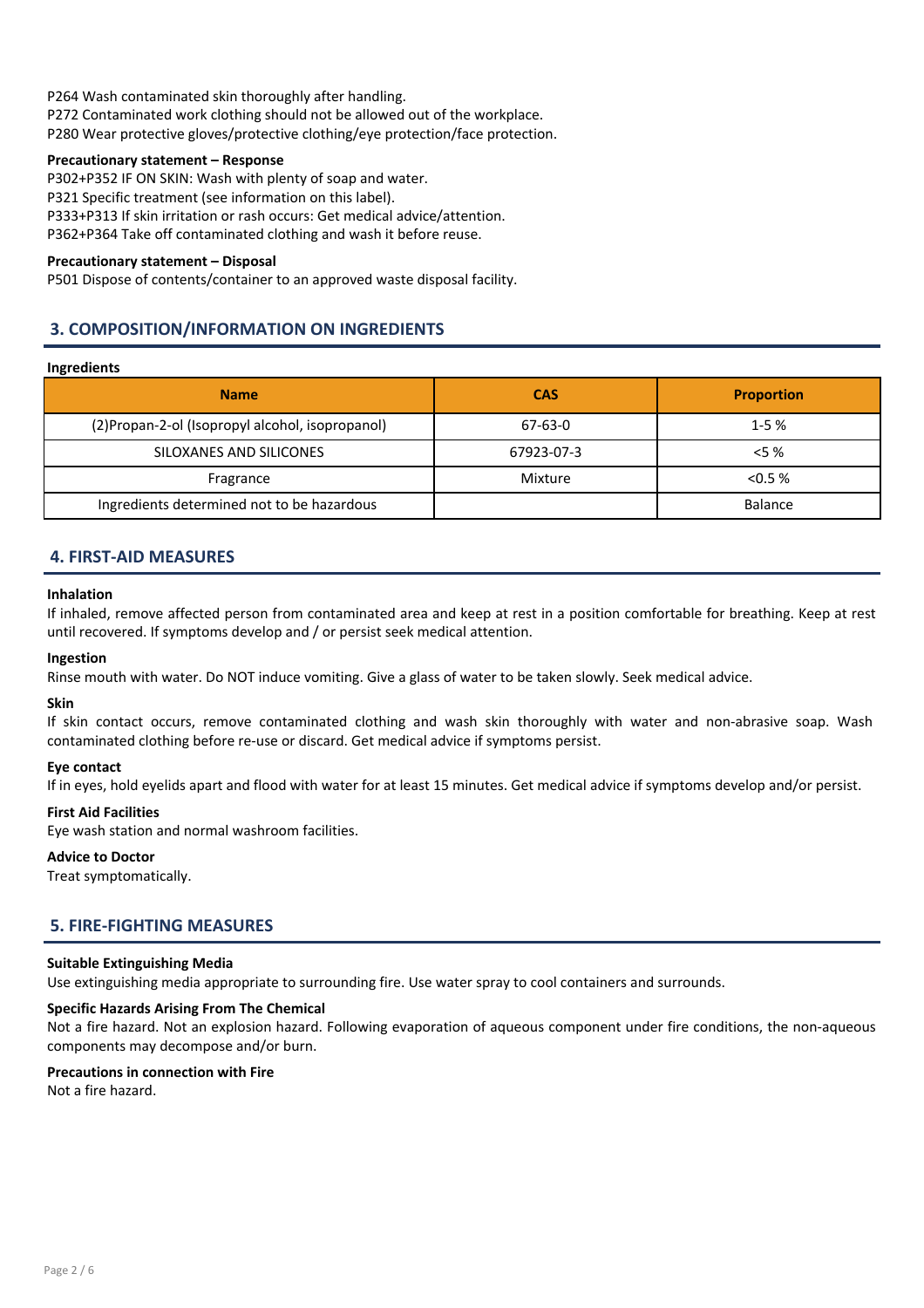### 6. ACCIDENTAL RELEASE MEASURES

#### Spills & Disposal

Wear appropriate protective clothing.

If possible contain the spill. Place inert absorbent material onto spillage. Collect the material and place into a suitable labelled container. Wash site of spillage thoroughly with water. Ventilate area to dispel any residual vapours. Dispose of waste according to the applicable local and national regulations.

### 7. HANDLING AND STORAGE

#### Precautions for Safe Handling

Carefully read the product label before use. Use of safe work practices are recommended to avoid eye or skin contact and inhalation. Observe good personal hygiene, including washing hands before eating. Prohibit drinking, eating and smoking in contaminated areas.

#### Conditions for safe storage, including any incompatibilities

Store out of reach of children. Large quantities should be stored in a bunded area. Store in original container. Keep away from oxidising agents. Store in a cool, dry, well-ventilated area. Out of direct sunlight. Protect from physical damage. Protect from freezing. Clean up all spills and splashes promptly; avoid secondary accidents.

### 8. EXPOSURE CONTROLS/PERSONAL PROTECTION

#### Occupational exposure limit values

| <b>Substance</b>                                    | <b>Regulations</b> | <b>Exposure</b><br><b>Duration</b> | <b>Exposure</b><br>Limit | <b>Units</b> | <b>Notes</b> |
|-----------------------------------------------------|--------------------|------------------------------------|--------------------------|--------------|--------------|
| (2) Propan-2-ol (Isopropyl alcohol,<br>isopropanol) |                    | <b>TWA</b>                         | 400                      | ppm          |              |
| (2) Propan-2-ol (Isopropyl alcohol,<br>isopropanol) |                    | <b>TWA</b>                         | 983                      | mg/m3        |              |

#### Other Exposure Information

No value assigned by the National Occupational Health and Safety Commission (Worksafe Australia).

### Appropriate Engineering Controls

None required for normal use. If significant mists or vapours are produced, local exhaust ventilation should be used.

#### Respiratory Protection

If engineering controls are not effective in controlling airborne exposure then an approved respirator/mask should be used. Reference should be made to Australian Standards AS/NZS 1715, Selection, Use and maintenance of Respiratory Protective Devices; and AS/NZS 1716, Respiratory Protective Devices.

#### Eye Protection

If there is a potential for exposure to particles which could cause eye discomfort, wear chemical goggles. Safety glasses with side shields or goggles should be worn as described in Australian Standard AS/ANZ 1337 - Eye Protectors for Industrial Applications.

#### Hand Protection

Impervious PVC or rubber gloves should be worn to avoid prolonged skin contact.

#### Hygiene Measures

Always maintain a high level of personal hygiene when using this product. That is wash hands before eating, drinking, smoking or using the toilet.

### 9. PHYSICAL AND CHEMICAL PROPERTIES

### Form

Liquid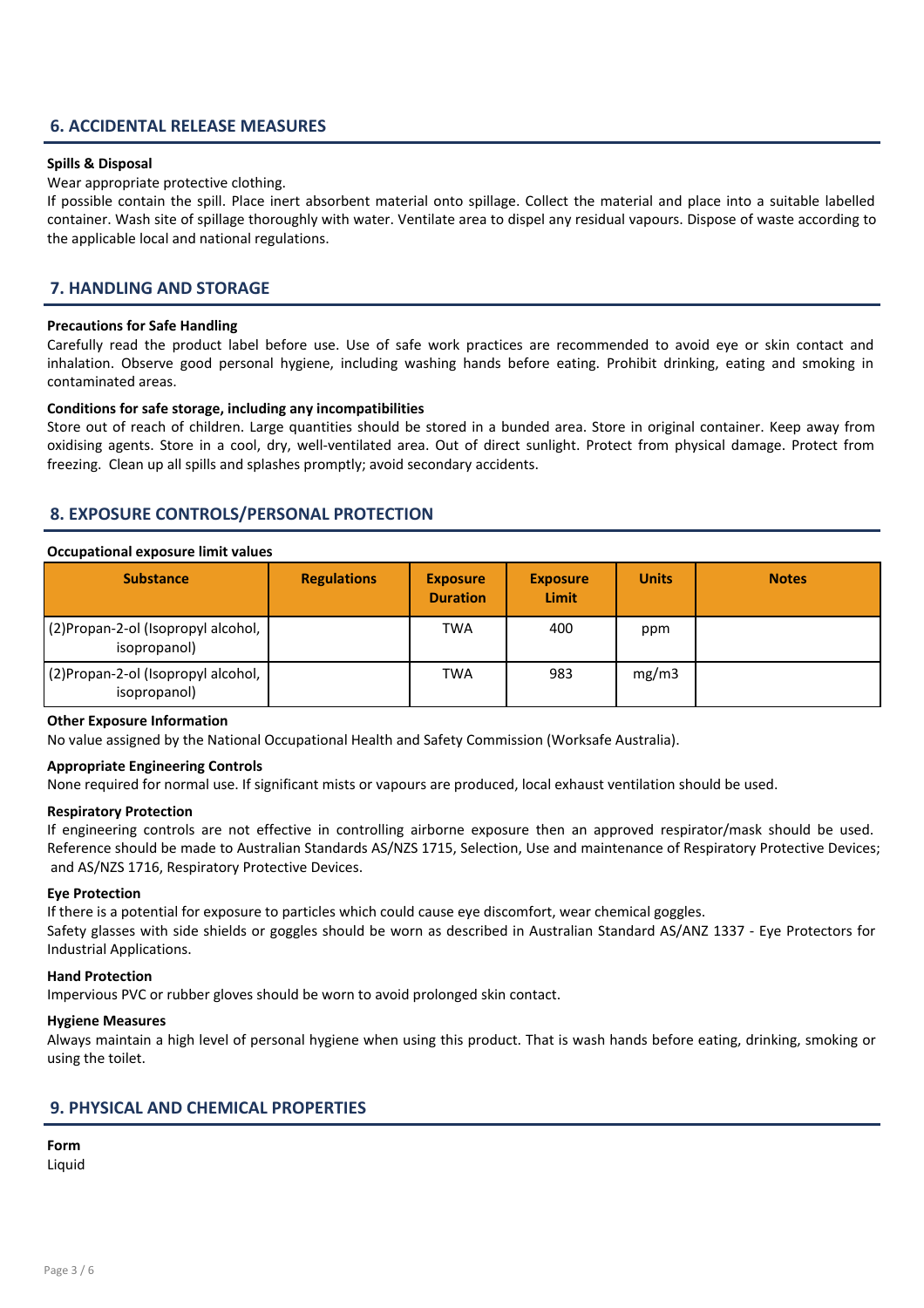### Appearance

Opaque blue liquid

Colour Blue

**Odour** Frangipani fragrance

Boiling Point Approx 100C

Solubility in Water Miscible at all concentrations

Specific Gravity 1.00

pH 5.0

Vapour Pressure 18 mm Hg @ 20C

Volatile Component >60%

Flash Point N/a

Flammability Not flammable

### 10. STABILITY AND REACTIVITY

Chemical Stability Stable under normal use conditons.

Conditions to Avoid Avoid heat, sparks, open flames and other ignition sources.

## Incompatible materials

Compatible with most commonly used materials.

### Hazardous Decomposition Products May evolve toxic gases when heated to decomposition.

Possibility of hazardous reactions Not available

### Hazardous Polymerization

Not expected to occur.

### 11. TOXICOLOGICAL INFORMATION

### Toxicology Information

This product is expected to be of low toxicity. Under normal conditions of use, adverse health effects are not anticipated.

### Ingestion

Ingestion may result in gastrointestinal irritation, nausea, vomiting, headache and diarrhoea.

### Inhalation

Not classified as a respiratory irritant.

### Skin

Skin irritant. Contact may result in mild irritation.

### Eye

Not classified as an eye irritant. Contact may result in irritation, lacrination, pain and redness.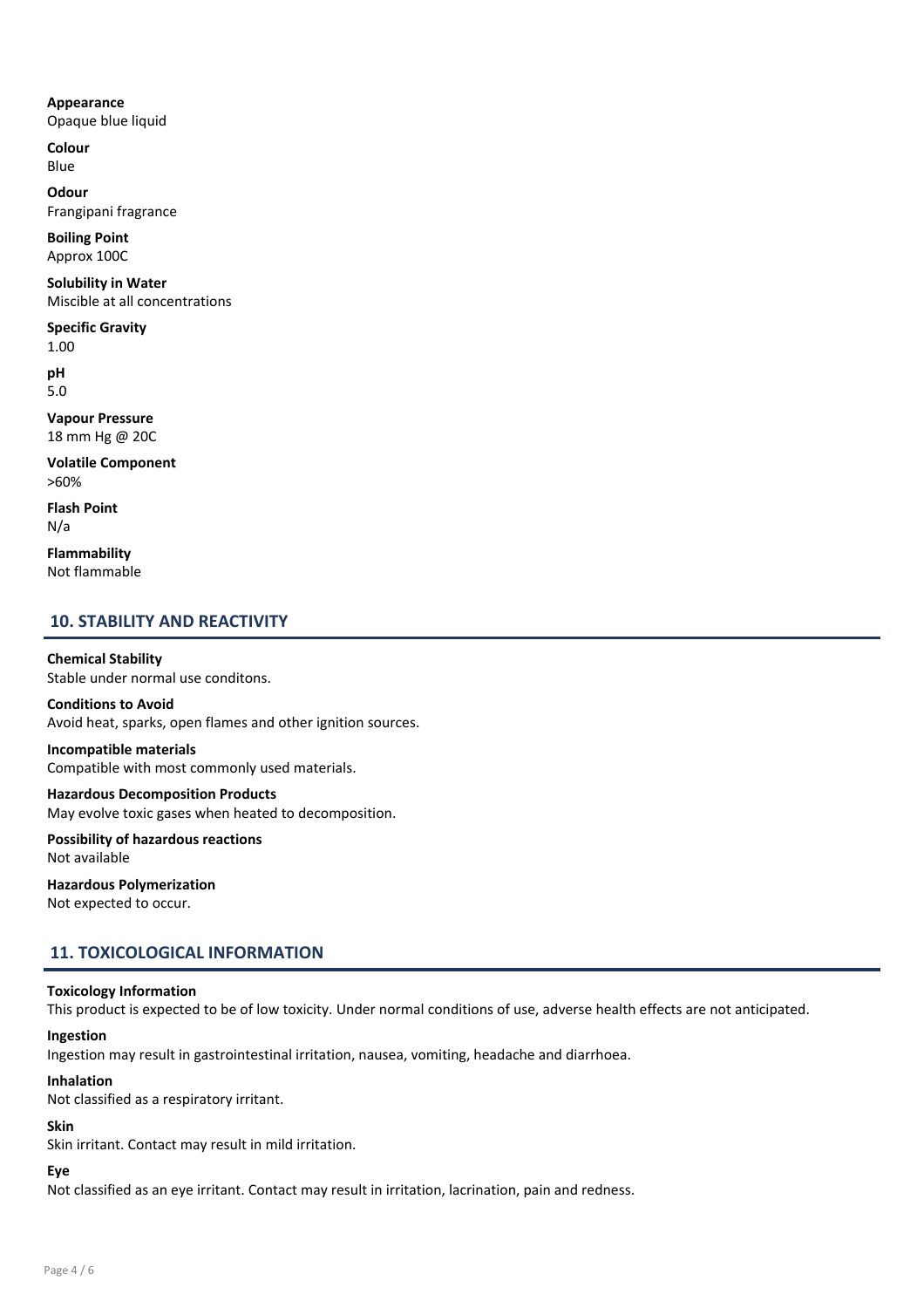### 12. ECOLOGICAL INFORMATION

Ecological information

### Not available

### Persistence and degradability

No data available for degradability of this product. Avoid release of large quantities to waterways.

### 13. DISPOSAL CONSIDERATIONS

#### Disposal considerations

For small amounts, absorb with sand, vermicullate or similar and dispose of to an approved landfill site. Contact manufacturer/ supplier for additional information if disposing of large quantities (if required).

#### Waste Disposal

Dispose of according to relevant local, state and federal government regulations.

### 14. TRANSPORT INFORMATION

#### Transport Information

Not regulated for transport of Dangerous Goods: ADG7, UN, IATA, IMDG

U.N. Number None Allocated

UN proper shipping name None Allocated

Transport hazard class(es) None Allocated

### 15. REGULATORY INFORMATION

#### Regulatory information

Classified as Hazardous according to criteria of Globally Harmonized System of classification and labelling of chemicals (GHS) including Work, Health and Safety regulations, Australia.

Not classified as a Scheduled Poison according to the Standard for the Uniform Scheduling of Medicines and Poisons (SUSMP).

#### Poisons Schedule

Not Scheduled

### 16. OTHER INFORMATION

### Date of preparation or last revision of SDS

SDS reviewed: July 2017 SDS created: May 2017

#### References

Preparation of Safety Data Sheets for Hazardous Chemicals Code of Practice.

Standard for the Uniform Scheduling of Medicines and Poisons.

Australian Code for the Transport of Dangerous Goods by Road & Rail.

Model Work Health and Safety Regulations, Schedule 10: Prohibited carcinogens, restricted carcinogens and restricted hazardous chemicals.

Workplace exposure standards for airborne contaminants.

Adopted biological exposure determinants, American Conference of Governmental Industrial Hygienists (ACGIH).

Globally Harmonized System of classification and labelling of chemicals.

### Contact Person/Point

The Company has taken care in compiling this information. No liability is accepted whether direct or indirect from its application since the conditions of final use are outside the Company's control. The end user is obliged to conform to relevant government